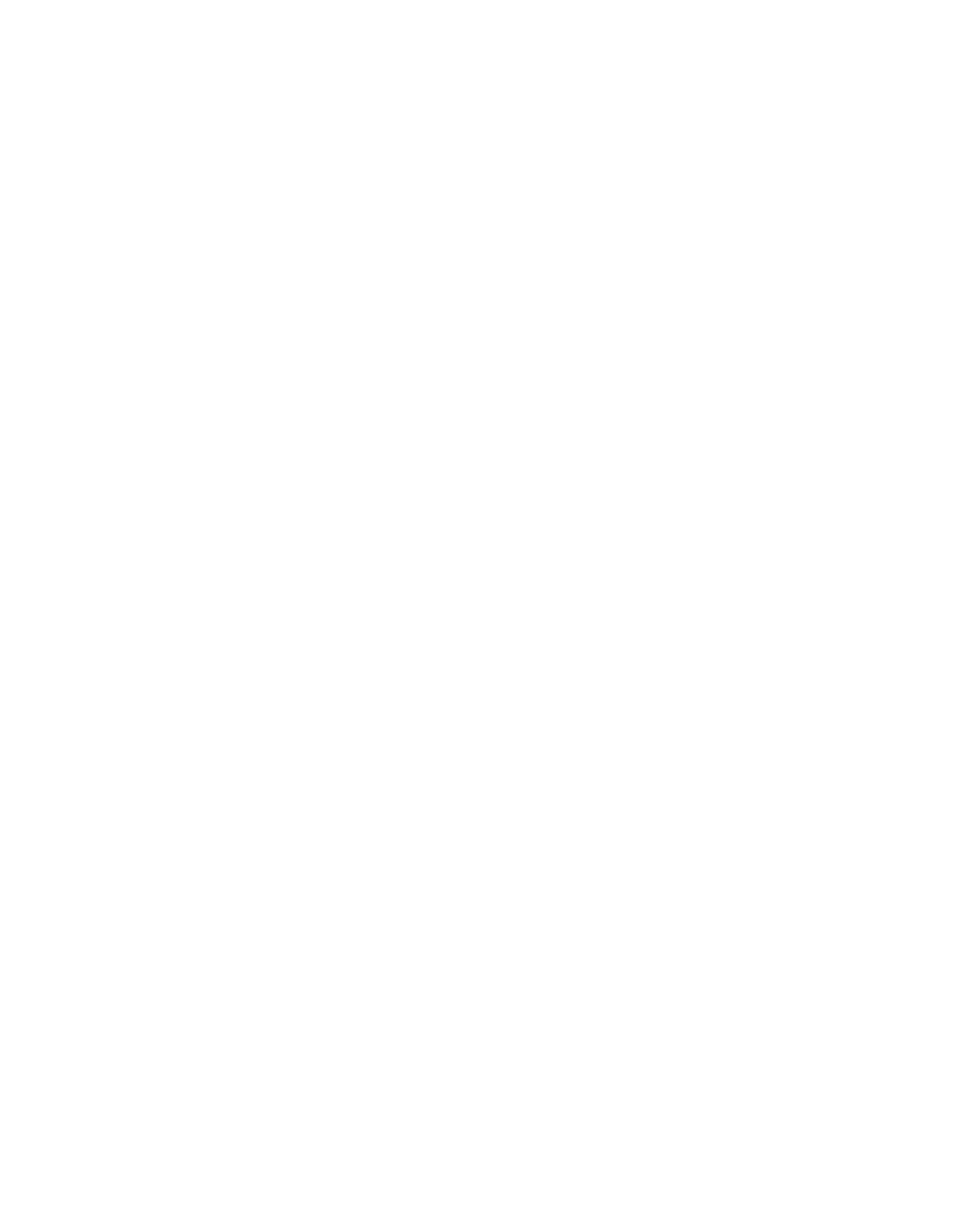# OPEN PLATFORM INTEGRATION

7KH6 ∧2 W ROXWLRQ**RINU** RIWKHER BURVVSODWIRUPLQWHJUDWLRQV KWK & GEDVVHWPDQDJHPHQWDQ**GRWAKHUEDF** VAWHPVLQFOXGLQJ6/DQGWULMVF&FRXSOHG&WKDGYDQFHG&UN&BXVWRPLDWLRQDQGGDWAXUDWLRQRSWLAXQY6 HQDEOHNQGWRHQGFRQQHFWLYLWEHWHHQFUHMLQWKHHOGSHUIRUPLQJSKMLFDOLQVWDOODWLRQDQGPDLQWHQDQFHDQGWK VRIWDHV⊠WWHPVUHTXLUHGWRWUDFNDQGVWRUHDVVHWLQIRUPDWLRQ⊠HOGFUH**NZHJY@XWDHOGSWM®M**WZRQWRFRQWUROWKH OLJKWLQJWXUHVRQWKHMRFRQPSURSHUVHWXS



# SLV:GO – TO – SLV

SLV:GO sends the data captured by the field crew continuously to the configured SLV instance. In addition to the identification of the node, this interface also sets the values of attributes in SLV with the data that is captured by the field crew. The streetlight commissioning process is automatically triggered by this interface. This interface is designed to maintain data integrity and proper commissioning of streetlights in SLV based on the new install, replace, or remove workflow, executed by the field crew.

# FLEXIBLE WORKFLOW CONFIGURATION

SLV:GO offers an advanced, configurable workflow system. Workflows are configured with the server's drag and drop zerocode workflow editor to manage each streetlight record through its complete lifecycle. The powerful conditional logic that's built into the » **Customize and Optimize your Workflows:** Reduce workflows gives mobile users the most efficient, intelligent questionnaire possible, in order to minimize data entry steps, reduce task times and maximize worker productivity.

# **BENEFITS**

- » **Build a Plan for Success:** Plan your multi-phase streetlights project with investment-grade surveys
- » **Deploy Faster:** Achieve roll-out targets, lower project expenses, reduce O&M costs and accelerate energy savings
- » **Reduce Truck Rolls:** Provide crews with easy-to-use tools to install, maintain, diagnose and repair components
- » **Break Down Data Silos:** Synchronize data between GIS, asset management & back-office systems
- » **See the Metrics that Drive Performance:** Monitor program status, work orders, crew performance, failures and exceptions
- » **Manage the Full Chain of Custody:** Track inventory assets from manufacturer to installation and maintenance
- task times, maximize productivity & eliminate errors with tailored features